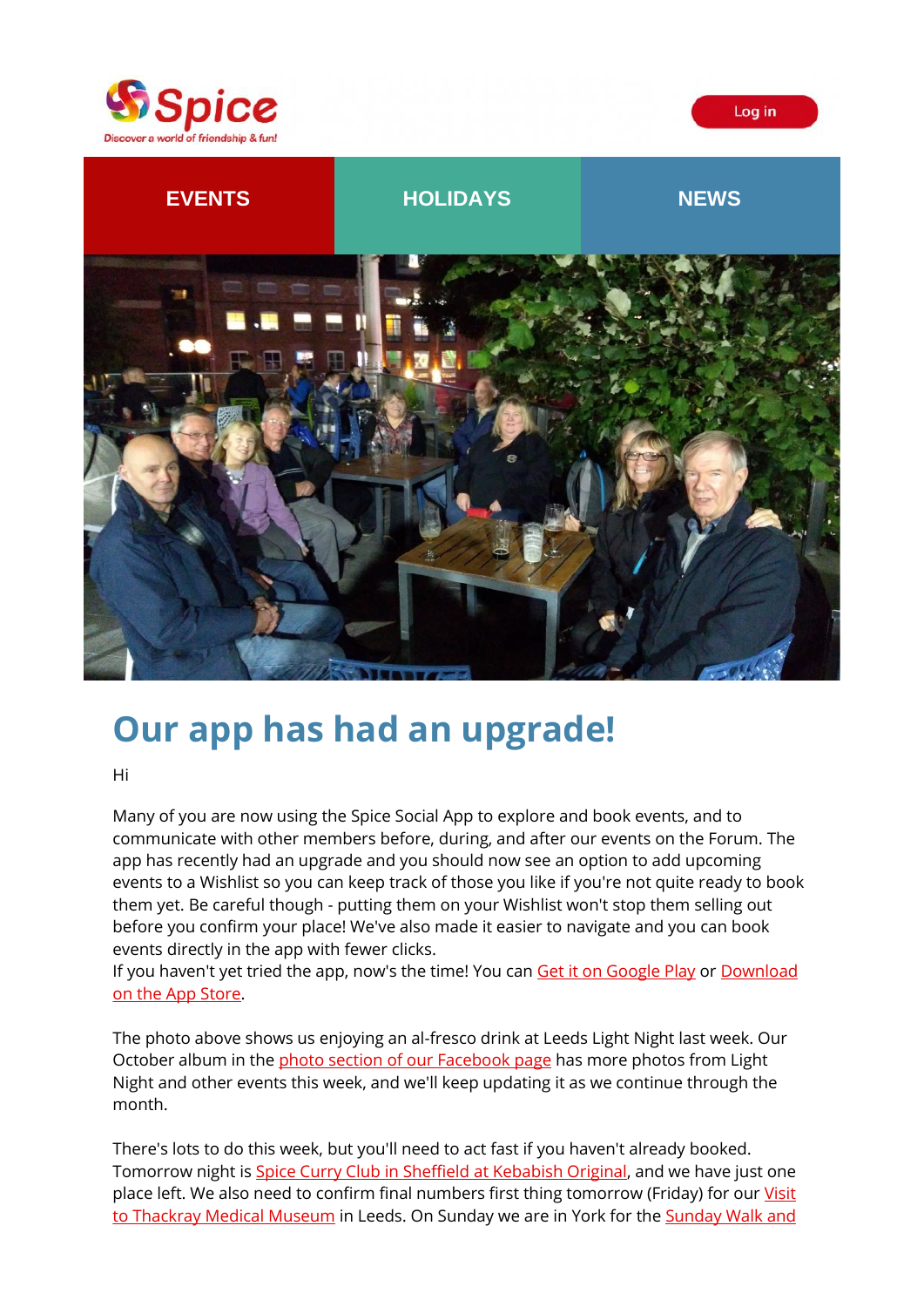[Lunch: Fulford and Heslington.](https://spiceuk.lt.acemlna.com/Prod/link-tracker?redirectUrl=aHR0cHMlM0ElMkYlMkZ3d3cuc3BpY2V1ay5jb20lMkZldmVudHMtaG9saWRheXMlMkZzdW5kYXktd2Fsay1hbmQtbHVuY2gtZnVsZm9yZC1hbmQtaGVzbGluZ3Rvbg==&sig=8RZZwoF1X4yr8zWHKA9xFqXB1RhXjTPYmvmLgbPJki8j&iat=1634835112&a=%7C%7C650344965%7C%7C&account=spiceuk%2Eactivehosted%2Ecom&email=1lNuJE%2BrfgC%2F8jRYTdcwIV8mo4ad0FCroTtAVDq%2FbzQ%3D&s=b900027c55ea3ffe9431fd4817f89468&i=195A211A4A4882) Next week is our [Duck Pin Bowling Night in Leeds,](https://spiceuk.lt.acemlna.com/Prod/link-tracker?redirectUrl=aHR0cHMlM0ElMkYlMkZ3d3cuc3BpY2V1ay5jb20lMkZldmVudHMtaG9saWRheXMlMkZkdWNrLXBpbi1ib3dsaW5nLWF0LXRoZS1yb3h5LWJhbGwtcm9vbS1tZXJyaW9uLXN0cmVldC1sZWVkcw==&sig=9A5EpvZuo7udH4Axv2pHF6jHZveNHhSVZRX6GCqmaQxw&iat=1634835112&a=%7C%7C650344965%7C%7C&account=spiceuk%2Eactivehosted%2Ecom&email=1lNuJE%2BrfgC%2F8jRYTdcwIV8mo4ad0FCroTtAVDq%2FbzQ%3D&s=b900027c55ea3ffe9431fd4817f89468&i=195A211A4A4883) a challenging but fun way of bowling - please book now so we can finalise the format of the game. Also, it's now your last chance to book next week's party in Sheffield, [Halloween in](https://spiceuk.lt.acemlna.com/Prod/link-tracker?redirectUrl=aHR0cHMlM0ElMkYlMkZ3d3cuc3BpY2V1ay5jb20lMkZldmVudHMtaG9saWRheXMlMkZoYWxsb3dlZW4taW4tdGhlLWd1YXJkaG91c2U=&sig=5qYHeJD1RzKbBB63gYFeVm3GHm937keUWCbZ7ZQNymCJ&iat=1634835112&a=%7C%7C650344965%7C%7C&account=spiceuk%2Eactivehosted%2Ecom&email=1lNuJE%2BrfgC%2F8jRYTdcwIV8mo4ad0FCroTtAVDq%2FbzQ%3D&s=b900027c55ea3ffe9431fd4817f89468&i=195A211A4A4867)  [the Guardhouse!](https://spiceuk.lt.acemlna.com/Prod/link-tracker?redirectUrl=aHR0cHMlM0ElMkYlMkZ3d3cuc3BpY2V1ay5jb20lMkZldmVudHMtaG9saWRheXMlMkZoYWxsb3dlZW4taW4tdGhlLWd1YXJkaG91c2U=&sig=5qYHeJD1RzKbBB63gYFeVm3GHm937keUWCbZ7ZQNymCJ&iat=1634835112&a=%7C%7C650344965%7C%7C&account=spiceuk%2Eactivehosted%2Ecom&email=1lNuJE%2BrfgC%2F8jRYTdcwIV8mo4ad0FCroTtAVDq%2FbzQ%3D&s=b900027c55ea3ffe9431fd4817f89468&i=195A211A4A4867)

Talking of parties, we've just added another party at [The Garrison for Christmas,](https://spiceuk.lt.acemlna.com/Prod/link-tracker?redirectUrl=aHR0cHMlM0ElMkYlMkZ3d3cuc3BpY2V1ay5jb20lMkZldmVudHMtaG9saWRheXMlMkZzaGVmZmllbGQtY2hyaXN0bWFzLXBhcnR5LWF0LXRoZS1nYXJyaXNvbg==&sig=VZVtrTwVJm7BvaiPNpbyPeSopak9ToqromVPAYBi1Ho&iat=1634835112&a=%7C%7C650344965%7C%7C&account=spiceuk%2Eactivehosted%2Ecom&email=1lNuJE%2BrfgC%2F8jRYTdcwIV8mo4ad0FCroTtAVDq%2FbzQ%3D&s=b900027c55ea3ffe9431fd4817f89468&i=195A211A4A4884) and we have arranged a few more places at our exclusive [Spice Christmas Party in Leeds,](https://spiceuk.lt.acemlna.com/Prod/link-tracker?redirectUrl=aHR0cHMlM0ElMkYlMkZ3d3cuc3BpY2V1ay5jb20lMkZldmVudHMtaG9saWRheXMlMkZ0aGUtc3BpY2UteW9ya3NoaXJlLWNocmlzdG1hcy1wYXJ0eS0yMDIx&sig=EK4G2xjrrumxw1RNFkCtiWK9VWSkidXRPDwcjHsitYtS&iat=1634835112&a=%7C%7C650344965%7C%7C&account=spiceuk%2Eactivehosted%2Ecom&email=1lNuJE%2BrfgC%2F8jRYTdcwIV8mo4ad0FCroTtAVDq%2FbzQ%3D&s=b900027c55ea3ffe9431fd4817f89468&i=195A211A4A4885) which had filled up, but don't snooze ...

See you soon! Jonathan



# **Online events**

With so many more events now happening in the real world, it's easy to forget that the online events that we started during lockdown still continue. Although they are now fewer in number as we are all out and about more, many members still enjoy getting together with others across the country online.

Here are the online events for the coming week...

- Tonight (21 October): [Gentleman Jack: The life and Legacy of Anne Lister](https://spiceuk.lt.acemlna.com/Prod/link-tracker?redirectUrl=aHR0cHMlM0ElMkYlMkZ3d3cuc3BpY2V1ay5jb20lMkZldmVudHMtaG9saWRheXMlMkZnZW50bGVtYW4tamFjay10aGUtbGlmZS1hbmQtbGVnYWN5LW9mLWFubmUtbGlzdGVy&sig=B3GTeh8EZgofBoEJ2caeYgf3pAHwB1ZvZwUvUcBobvzA&iat=1634835112&a=%7C%7C650344965%7C%7C&account=spiceuk%2Eactivehosted%2Ecom&email=1lNuJE%2BrfgC%2F8jRYTdcwIV8mo4ad0FCroTtAVDq%2FbzQ%3D&s=b900027c55ea3ffe9431fd4817f89468&i=195A211A4A4887) Learn about the true story of Anne Lister as the University of York marks the opening of its newest college with this talk featuring Sally Wainwright, the writer of the TV series Gentleman Jack.
- Tomorrow (Friday 22 October): TSI Friday [Girl Power Special.](https://spiceuk.lt.acemlna.com/Prod/link-tracker?redirectUrl=aHR0cHMlM0ElMkYlMkZ3d3cuc3BpY2V1ay5jb20lMkZldmVudHMtaG9saWRheXMlMkZzcGljZS1leGNsdXNpdmUtdHNpLWZyaWRheS1naXJsLXBvd2VyLXNwZWNpYWw=&sig=7ZXTk99vtjqxbRik8Mh8betCvMz31q6EdKoKWrt1qpA&iat=1634835112&a=%7C%7C650344965%7C%7C&account=spiceuk%2Eactivehosted%2Ecom&email=1lNuJE%2BrfgC%2F8jRYTdcwIV8mo4ad0FCroTtAVDq%2FbzQ%3D&s=b900027c55ea3ffe9431fd4817f89468&i=195A211A4A4888) Join Jackie in the Zoom Room for quizzing and music from the girls!
- Tuesday 26 October: [The Name Game Challenge.](https://spiceuk.lt.acemlna.com/Prod/link-tracker?redirectUrl=aHR0cHMlM0ElMkYlMkZ3d3cuc3BpY2V1ay5jb20lMkZldmVudHMtaG9saWRheXMlMkZ0aGUtbmFtZS1nYW1lLWNoYWxsZW5nZS1vbmxpbmU=&sig=AoVBtTJdrVhjZzuQjtMykYwKDQG3prm83wRkMNNqHtEW&iat=1634835112&a=%7C%7C650344965%7C%7C&account=spiceuk%2Eactivehosted%2Ecom&email=1lNuJE%2BrfgC%2F8jRYTdcwIV8mo4ad0FCroTtAVDq%2FbzQ%3D&s=b900027c55ea3ffe9431fd4817f89468&i=195A211A4A4889) A new fun online game with Pam.
- Wednesday 27 October[: 11am Coffee with Spice.](https://spiceuk.lt.acemlna.com/Prod/link-tracker?redirectUrl=aHR0cHMlM0ElMkYlMkZ3d3cuc3BpY2V1ay5jb20lMkZldmVudHMtaG9saWRheXMlMkZzcGljZS1leGNsdXNpdmUtMTFhbS1jb2ZmZWUtd2l0aC1zcGljZS0yNy1vY3QtMjE=&sig=GAevapdjzwpHiZHbdFNgUUA7hX4SCmarJKUgiE8NAZJc&iat=1634835112&a=%7C%7C650344965%7C%7C&account=spiceuk%2Eactivehosted%2Ecom&email=1lNuJE%2BrfgC%2F8jRYTdcwIV8mo4ad0FCroTtAVDq%2FbzQ%3D&s=b900027c55ea3ffe9431fd4817f89468&i=195A211A4A4890) Pour yourself a hot drink and join us at 11am for a chat!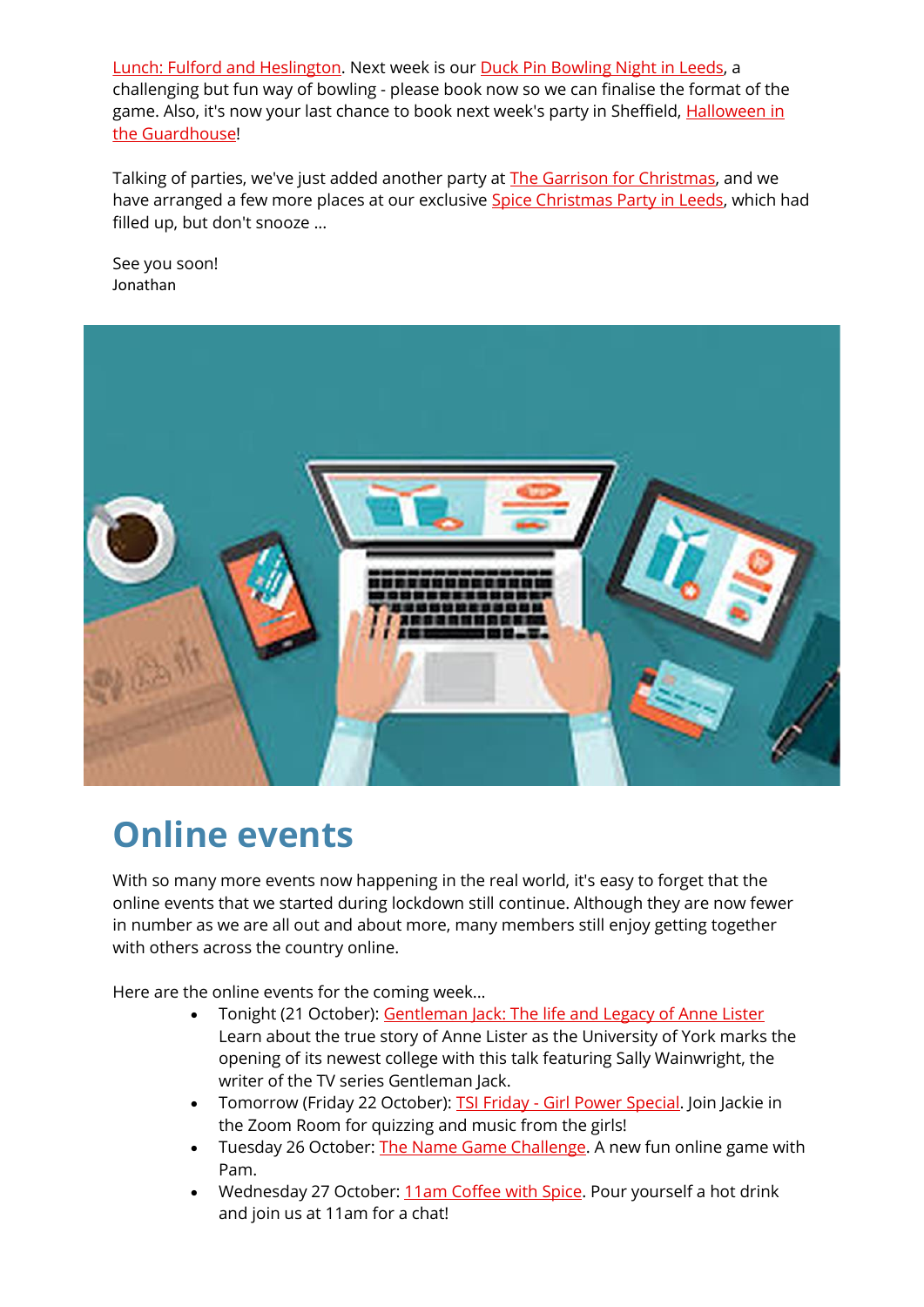Thursday 28 October: [Third Thursday Online Book Club:](https://spiceuk.lt.acemlna.com/Prod/link-tracker?redirectUrl=aHR0cHMlM0ElMkYlMkZ3d3cuc3BpY2V1ay5jb20lMkZldmVudHMtaG9saWRheXMlMkZ0aGlyZC10aHVyc2RheS1vbmxpbmUtYm9vay1jbHViLXRoZS10ZW5hbnQtb2Ytd2lsZGZlbGwtaGFsbC1ieS1hbm5lLWJyb250&sig=84G5boEYVuX7zafqgRyxqDVt7st55obi3w4aBZpKYmaN&iat=1634835112&a=%7C%7C650344965%7C%7C&account=spiceuk%2Eactivehosted%2Ecom&email=1lNuJE%2BrfgC%2F8jRYTdcwIV8mo4ad0FCroTtAVDq%2FbzQ%3D&s=b900027c55ea3ffe9431fd4817f89468&i=195A211A4A4891) The Tenant of Wildfell Hall by Anne Brontë (and yes, I know next Thursday is the fourth Thursday of the month)!

Talking of date changes, the 11am Coffee next week, will be the last Wednesday one as we will switch to Monday mornings from November.





#### **Weekend and holiday update**

It's just two weeks until our [Winter Warmer Bonfire Weekend](https://spiceuk.lt.acemlna.com/Prod/link-tracker?redirectUrl=aHR0cHMlM0ElMkYlMkZ3d3cuc3BpY2V1ay5jb20lMkZldmVudHMtaG9saWRheXMlMkZ3aW50ZXItd2FybWVyLWJvbmZpcmUtd2Vla2VuZC0wNi1ub3YtMjA=&sig=4VD5JoUuzWnCibzzuZBxhStxwKYsV2zG8wG2D1HEBFiV&iat=1634835112&a=%7C%7C650344965%7C%7C&account=spiceuk%2Eactivehosted%2Ecom&email=1lNuJE%2BrfgC%2F8jRYTdcwIV8mo4ad0FCroTtAVDq%2FbzQ%3D&s=b900027c55ea3ffe9431fd4817f89468&i=195A211A4A4863) which includes a two-night stay, all meals, two guided walks with Roger, a bonfire and lots of fun, all for just £72! We have just three places left. Don't snooze and lose!

As December approaches, we now have five new breaks for you to choose from across Christmas and the New Year!

- [Spice National Christmas Break 2021 -](https://spiceuk.lt.acemlna.com/Prod/link-tracker?redirectUrl=aHR0cHMlM0ElMkYlMkZ3d3cuc3BpY2V1ay5jb20lMkZldmVudHMtaG9saWRheXMlMkZzcGljZS1uYXRpb25hbC1jaHJpc3RtYXMtYnJlYWstMjAyMS1sZWVkcw==&sig=4Yzp5Xn975crWGpn7z4dVr1v2MvQqFGP9zLXX3RyNjEj&iat=1634835112&a=%7C%7C650344965%7C%7C&account=spiceuk%2Eactivehosted%2Ecom&email=1lNuJE%2BrfgC%2F8jRYTdcwIV8mo4ad0FCroTtAVDq%2FbzQ%3D&s=b900027c55ea3ffe9431fd4817f89468&i=195A211A4A4892) Leeds. Join Karen to celebrate the festivities with this three-night break starting on Christmas Eve.
- Walking Break [Twixtmas in the Lakes.](https://spiceuk.lt.acemlna.com/Prod/link-tracker?redirectUrl=aHR0cHMlM0ElMkYlMkZ3d3cuc3BpY2V1ay5jb20lMkZldmVudHMtaG9saWRheXMlMkZ3YWxraW5nLWJyZWFrLXR3aXh0bWFzLWluLXRoZS1sYWtlcy0yNy1kZWMtMjE=&sig=8irFFuXK3e8493wHUUXDhkqiQYhh46hyFCHwJiLvAfX5&iat=1634835112&a=%7C%7C650344965%7C%7C&account=spiceuk%2Eactivehosted%2Ecom&email=1lNuJE%2BrfgC%2F8jRYTdcwIV8mo4ad0FCroTtAVDq%2FbzQ%3D&s=b900027c55ea3ffe9431fd4817f89468&i=195A211A4A4893) The first of four options with Walkwise to give you something to look forward to after Christmas.
- Walking Break [Twixtmas and the Southern Peak District.](https://spiceuk.lt.acemlna.com/Prod/link-tracker?redirectUrl=aHR0cHMlM0ElMkYlMkZ3d3cuc3BpY2V1ay5jb20lMkZldmVudHMtaG9saWRheXMlMkZ3YWxraW5nLWJyZWFrLXR3aXh0bWFzLWRvdmVkYWxlLXRoZS1zb3V0aGVybi1wZWFrLWRpc3RyaWN0&sig=spnLrbH6JsL3xcfL3ywdUyjAdUwBaU8cTezBn9UaDAg&iat=1634835112&a=%7C%7C650344965%7C%7C&account=spiceuk%2Eactivehosted%2Ecom&email=1lNuJE%2BrfgC%2F8jRYTdcwIV8mo4ad0FCroTtAVDq%2FbzQ%3D&s=b900027c55ea3ffe9431fd4817f89468&i=195A211A4A4894) A two-night break to fill the gap between Christmas and New Year.
- [Walking Break: New Year in the Lakes.](https://spiceuk.lt.acemlna.com/Prod/link-tracker?redirectUrl=aHR0cHMlM0ElMkYlMkZ3d3cuc3BpY2V1ay5jb20lMkZldmVudHMtaG9saWRheXMlMkZ3YWxraW5nLWJyZWFrLW5ldy15ZWFyLWluLXRoZS1sYWtlcy0yOS1kZWMtMjE=&sig=AdDefSPv7PND78uig9qTPd7SL2y9WDYYaNyMqryduCHY&iat=1634835112&a=%7C%7C650344965%7C%7C&account=spiceuk%2Eactivehosted%2Ecom&email=1lNuJE%2BrfgC%2F8jRYTdcwIV8mo4ad0FCroTtAVDq%2FbzQ%3D&s=b900027c55ea3ffe9431fd4817f89468&i=195A211A4A4895) See in 2022 in Borrowdale including a Gala Dinner and House Party.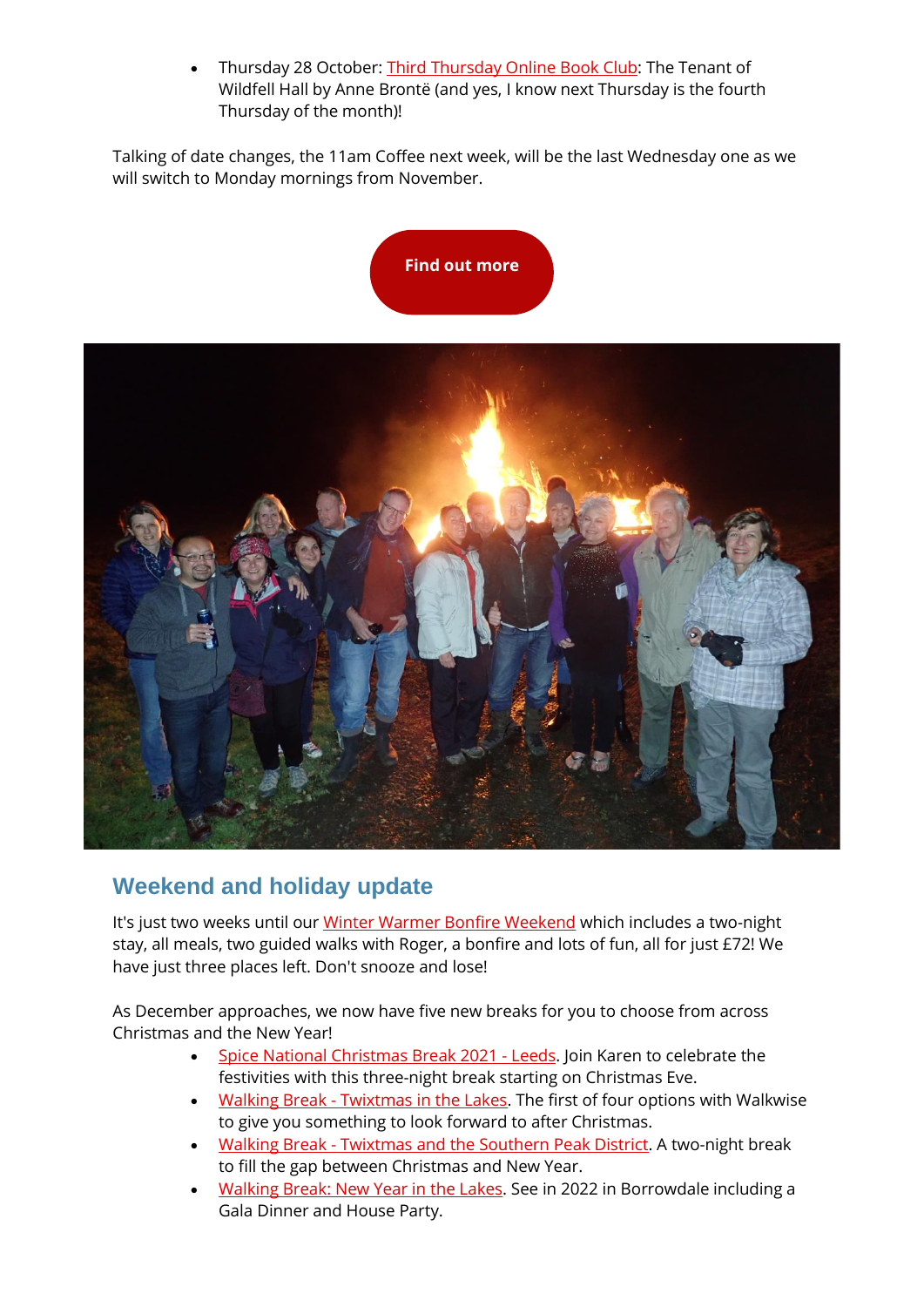• [Walking Break New Year Buxton in the Heart of the Peak District.](https://spiceuk.lt.acemlna.com/Prod/link-tracker?redirectUrl=aHR0cHMlM0ElMkYlMkZ3d3cuc3BpY2V1ay5jb20lMkZldmVudHMtaG9saWRheXMlMkZ3YWxraW5nLWJyZWFrLW5ldy15ZWFyLWJ1eHRvbi1pbi10aGUtaGVhcnQtb2YtdGhlLXBlYWstZGlzdHJpY3Q=&sig=3JgYGhpZpfQTkmSi3MAUAHLHfZEDPuewrbRPsytJhPAe&iat=1634835112&a=%7C%7C650344965%7C%7C&account=spiceuk%2Eactivehosted%2Ecom&email=1lNuJE%2BrfgC%2F8jRYTdcwIV8mo4ad0FCroTtAVDq%2FbzQ%3D&s=b900027c55ea3ffe9431fd4817f89468&i=195A211A4A4896) Choose a three-, four-, or five-night stay!

All the five breaks above are now categorised on the website and in the Spice Social App as Run By Spice National, which we hope will help these national events be more visible to all members. All Walkwise events from Christmas onwards will appear there (existing ones up to Christmas still show as Run By Spice Manchester). All holidays abroad are now listed as Run By Spice Escapes, and will also appear on our brand-new website, [spice-escapes.co.uk,](https://spiceuk.lt.acemlna.com/Prod/link-tracker?redirectUrl=aHR0cHMlM0ElMkYlMkZ3d3cuc3BpY2UtZXNjYXBlcy5jby51ayUyRg==&sig=J38D7NgoBRcXuKj9Pxnb6C3FzAZ9WMJtkRjWKjZtgbVn&iat=1634835112&a=%7C%7C650344965%7C%7C&account=spiceuk%2Eactivehosted%2Ecom&email=1lNuJE%2BrfgC%2F8jRYTdcwIV8mo4ad0FCroTtAVDq%2FbzQ%3D&s=b900027c55ea3ffe9431fd4817f89468&i=195A211A4A4897) Group holidays & adventures around the world.

[Ski Les Arcs with Spice Yorkshire](https://spiceuk.lt.acemlna.com/Prod/link-tracker?redirectUrl=aHR0cHMlM0ElMkYlMkZ3d3cuc3BpY2V1ay5jb20lMkZldmVudHMtaG9saWRheXMlMkZza2ktbGVzLWFyY3Mtd2l0aC1zcGljZS15b3Jrc2hpcmU=&sig=GZGD1DkHZ18jcTkwDcRGXPaj5R4FnmsqJ5n9LGFRq6m&iat=1634835112&a=%7C%7C650344965%7C%7C&account=spiceuk%2Eactivehosted%2Ecom&email=1lNuJE%2BrfgC%2F8jRYTdcwIV8mo4ad0FCroTtAVDq%2FbzQ%3D&s=b900027c55ea3ffe9431fd4817f89468&i=195A211A4A4865) is filling up! It would be great to see as many of possible of our Yorkshire skiers on this trip. Our hotel is well placed right by the main lifts at Les Arcs 1800 offering easy access to the massive Paradiski area, one of the largest ski areas in the world, with a combined total of over 425km of pistes.

**[View all weekends and holidays](https://spiceuk.lt.acemlna.com/Prod/link-tracker?redirectUrl=aHR0cHMlM0ElMkYlMkZ3d3cuc3BpY2V1ay5jb20lMkZldmVudHMtaG9saWRheXMlM0Zvd25lciUzREFsbCUyNm1hc3RlckNhdGVnb3J5JTNESG9saWRheXMlMjZtYXN0ZXJDYXRlZ29yeSUzRFdlZWtlbmRzJTI1MjBBd2F5&sig=8ChMkDAZNzLQhsxxecgAkRKEM4ZxdGRcZwDvRC6zq3ie&iat=1634835112&a=%7C%7C650344965%7C%7C&account=spiceuk%2Eactivehosted%2Ecom&email=1lNuJE%2BrfgC%2F8jRYTdcwIV8mo4ad0FCroTtAVDq%2FbzQ%3D&s=b900027c55ea3ffe9431fd4817f89468&i=195A211A4A4862)**

## **Featured upcoming events**



#### **Halloween in the Guardhouse**

It's the last chance to book our Halloween event in Sheffield.

#### **[Learn More](https://spiceuk.lt.acemlna.com/Prod/link-tracker?redirectUrl=aHR0cHMlM0ElMkYlMkZ3d3cuc3BpY2V1ay5jb20lMkZldmVudHMtaG9saWRheXMlMkZoYWxsb3dlZW4taW4tdGhlLWd1YXJkaG91c2U=&sig=5qYHeJD1RzKbBB63gYFeVm3GHm937keUWCbZ7ZQNymCJ&iat=1634835112&a=%7C%7C650344965%7C%7C&account=spiceuk%2Eactivehosted%2Ecom&email=1lNuJE%2BrfgC%2F8jRYTdcwIV8mo4ad0FCroTtAVDq%2FbzQ%3D&s=b900027c55ea3ffe9431fd4817f89468&i=195A211A4A4867)**



#### **Visit to the Thackray Medical Museum**

Explore the newly refurbished Leeds museum, with a short private talk, coffee and cake included, and you can revisit for a whole year!



### **Sunday Walk and Lunch: Fulford and Heslington**

Easy level walking to Heslington Tillmire near York, to build up an appetite for lunch at The Plough.

#### **[Learn More](https://spiceuk.lt.acemlna.com/Prod/link-tracker?redirectUrl=aHR0cHMlM0ElMkYlMkZ3d3cuc3BpY2V1ay5jb20lMkZldmVudHMtaG9saWRheXMlMkZ2aXNpdC10by10aGUtdGhhY2tyYXktbWVkaWNhbC1tdXNldW0=&sig=A5bfNuYmQHyE1HTYQLWAen8HFS3xejTJF6uwsHVWLfEv&iat=1634835112&a=%7C%7C650344965%7C%7C&account=spiceuk%2Eactivehosted%2Ecom&email=1lNuJE%2BrfgC%2F8jRYTdcwIV8mo4ad0FCroTtAVDq%2FbzQ%3D&s=b900027c55ea3ffe9431fd4817f89468&i=195A211A4A4881) [Learn More](https://spiceuk.lt.acemlna.com/Prod/link-tracker?redirectUrl=aHR0cHMlM0ElMkYlMkZ3d3cuc3BpY2V1ay5jb20lMkZldmVudHMtaG9saWRheXMlMkZzdW5kYXktd2Fsay1hbmQtbHVuY2gtZnVsZm9yZC1hbmQtaGVzbGluZ3Rvbg==&sig=8RZZwoF1X4yr8zWHKA9xFqXB1RhXjTPYmvmLgbPJki8j&iat=1634835112&a=%7C%7C650344965%7C%7C&account=spiceuk%2Eactivehosted%2Ecom&email=1lNuJE%2BrfgC%2F8jRYTdcwIV8mo4ad0FCroTtAVDq%2FbzQ%3D&s=b900027c55ea3ffe9431fd4817f89468&i=195A211A4A4882)**

**[View all upcoming events](https://spiceuk.lt.acemlna.com/Prod/link-tracker?redirectUrl=aHR0cHMlM0ElMkYlMkZ3d3cuc3BpY2V1ay5jb20lMkZldmVudHMtaG9saWRheXMlM0ZtYXN0ZXJDYXRlZ29yeSUzREFsbCUyNmNhdGVnb3J5JTNEQWxsJTI2b3duZXIlM0RBbGw=&sig=FaYcFqMFbqvTpX1JxbHxVu1vYu2ua5MSQfW1SCz8LoeS&iat=1634835112&a=%7C%7C650344965%7C%7C&account=spiceuk%2Eactivehosted%2Ecom&email=1lNuJE%2BrfgC%2F8jRYTdcwIV8mo4ad0FCroTtAVDq%2FbzQ%3D&s=b900027c55ea3ffe9431fd4817f89468&i=195A211A4A4868)**